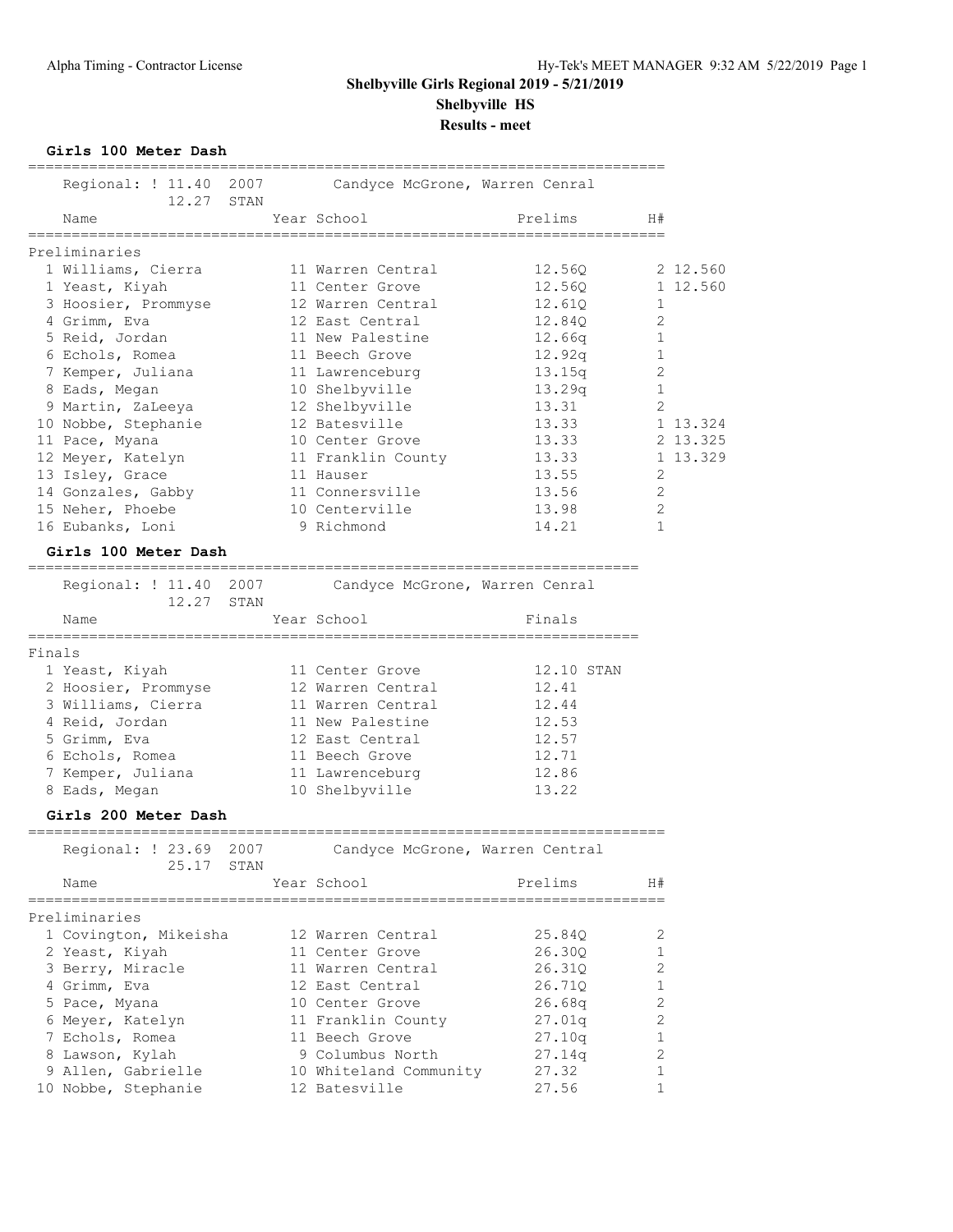### **....Girls 200 Meter Dash**

| 11 Maroska, Kayana | 9 Greenfield-Central  | 27.86 | $\mathbf{1}$ |
|--------------------|-----------------------|-------|--------------|
| 12 Kelsay, Cameron | 10 Franklin Community | 28.10 | 2            |
| 13 Bennett, Nakala | 11 Richmond           | 29.11 | $\mathbf{1}$ |
| 14 Hampton, Tamia  | 9 Richmond            | 29.28 | 2            |
| 15 Neher, Phoebe   | 10 Centerville        | 29.68 | 2            |
| 16 Thomas, Brianna | 9 Connersville        | 30.32 | $\mathbf{1}$ |

#### **Girls 200 Meter Dash**

|        | Regional: ! 23.69 2007<br>25.17<br>STAN | Candyce McGrone, Warren Central |            |
|--------|-----------------------------------------|---------------------------------|------------|
|        | Name                                    | Year School                     | Finals     |
| Finals |                                         |                                 |            |
|        | 1 Yeast, Kiyah                          | 11 Center Grove                 | 24.85 STAN |
|        | 2 Covington, Mikeisha                   | 12 Warren Central               | 25.59      |
|        | 3 Berry, Miracle                        | 11 Warren Central               | 25.77      |
|        | 4 Grimm, Eva                            | 12 East Central                 | 25.90      |
|        | 5 Echols, Romea                         | 11 Beech Grove                  | 26.61      |
|        | 6 Pace, Myana                           | 10 Center Grove                 | 26.74      |
|        | 7 Meyer, Katelyn                        | 11 Franklin County              | 26.86      |
|        | 8 Lawson, Kylah                         | 9 Columbus North                | 27.38      |

#### **Girls 400 Meter Dash**

| Regional: ! 55.46 2018<br>57.38<br>STAN | Mikeisha Covington, Warren Central |            |                |
|-----------------------------------------|------------------------------------|------------|----------------|
| Name                                    | Year School                        | Finals     | H#             |
| 1 Covington, Mikeisha                   | 12 Warren Central                  | 56.06 STAN | 2              |
| 2 Williams, Cierra                      | 11 Warren Central                  | 58.32      | 2              |
| 3 Sonderman, Emily                      | 11 Roncalli                        | 58.42      | $\overline{2}$ |
| 4 Reid, Jordan                          | 11 New Palestine                   | 58.56      | $\overline{2}$ |
| 5 Auger, Margaret                       | 11 Franklin Community              | 1:02.93    | $\overline{c}$ |
| 6 Rawlins, Erin                         | 10 Columbus North                  | 1:03.06    | $\mathbf{1}$   |
| 7 Lengerich, Ellie                      | 10 East Central                    | 1:03.46    | 2              |
| 8 Pride, Carley                         | 9 Batesville                       | 1:03.96    |                |
| 9 Henderson, Alyssa                     | 9 Franklin Community               | 1:04.49    | 2              |
| 10 Bowling, Sicily                      | 12 Connersville                    | 1:04.53    |                |
| 11 Maroska, Kayana                      | 9 Greenfield-Central               | 1:04.85    | $\mathfrak{D}$ |
| 12 Price, Kinsey                        | 11 Rising Sun                      | 1:04.99    |                |
| 13 Bennett, Nakala                      | 11 Richmond                        | 1:05.24    | 1              |
| 14 Kleeve, Claire                       | 10 Connersville                    | 1:05.49    | $\mathbf{1}$   |
| -- Kovacs, Alainey                      | 12 Center Grove                    | DNF        |                |

=========================================================================

#### **Girls 800 Meter Run**

======================================================================

| Regional: ! 2:11.90<br>$2:16.24$ STAN | 2008                                                                   | Kathy Klump, South Dearborn |
|---------------------------------------|------------------------------------------------------------------------|-----------------------------|
| Name                                  | Year School                                                            | Finals                      |
| 1 Shaw, Brenna                        | 10 New Palestine<br>$1:05.956$ $(1:05.956)$ $2:19.027$ $(1:13.072)$    | 2:19.03                     |
| 2 Comastri, Audrey                    | 11 Franklin Central<br>$1:05.330$ $(1:05.330)$ $2:20.583$ $(1:15.254)$ | 2:20.59                     |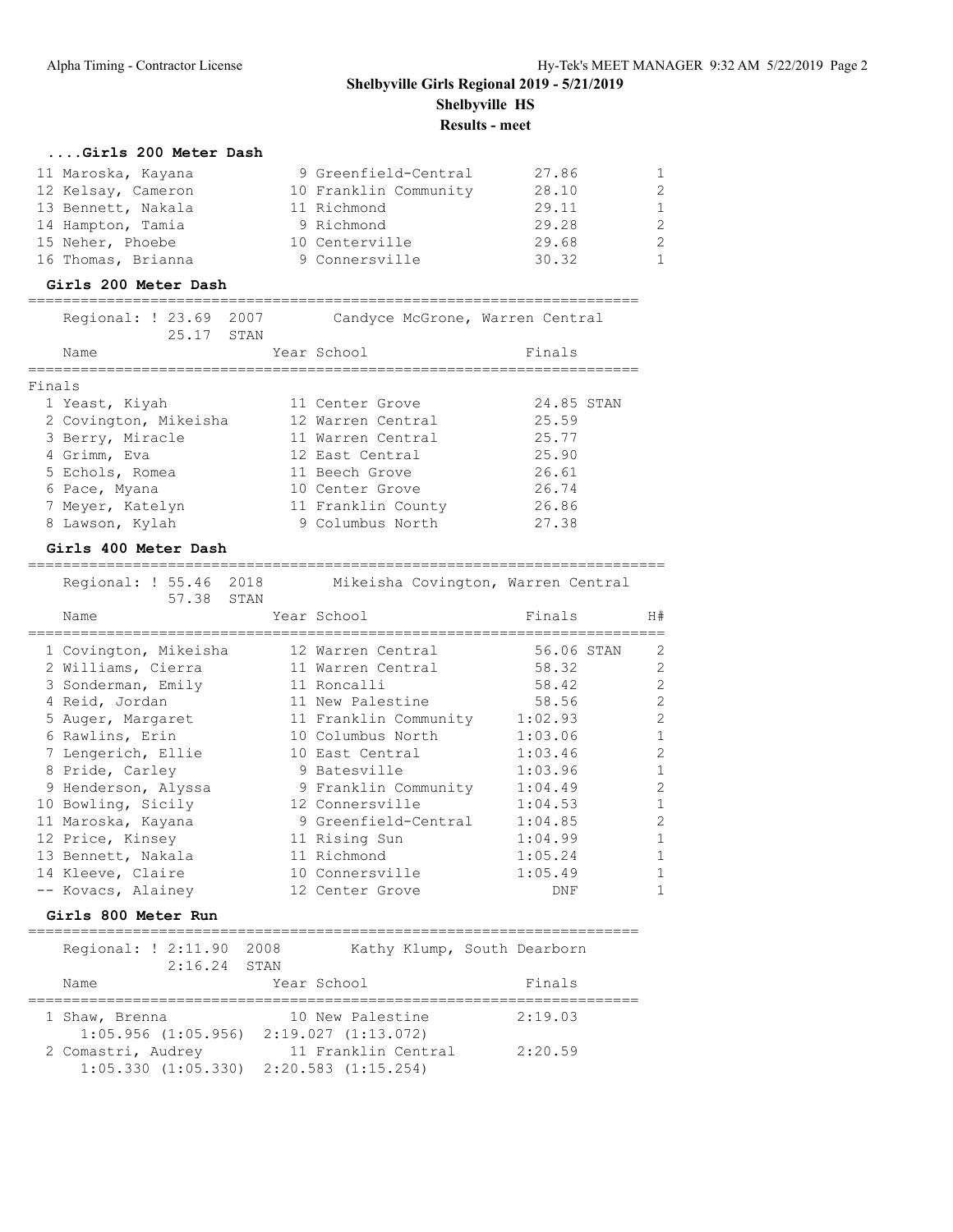### **....Girls 800 Meter Run**

| 3 Hanna, Brenner        | 10 Greensburg           | 2:21.48 |
|-------------------------|-------------------------|---------|
| 1:09.677(1:09.677)      | $2:21.476$ $(1:11.799)$ |         |
| 4 Biddle, Shaelyn       | 12 Indian Creek         | 2:22.01 |
| $1:08.374$ $(1:08.374)$ | 2:22.010(1:13.637)      |         |
| 5 Crowder, Victoria     | 12 New Palestine        | 2:25.35 |
| 1:08.617(1:08.617)      | $2:25.350$ $(1:16.733)$ |         |
| 6 Kelley, Lauren        | 10 Franklin County      | 2:27.36 |
| 1:09.016(1:09.016)      | $2:27.357$ $(1:18.341)$ |         |
| 7 Schwartzkopf, Marnie  | 10 Hauser               | 2:27.64 |
| 1:10.039(1:10.039)      | $2:27.637$ $(1:17.599)$ |         |
| 8 Leytham, Taylor       | 11 Whiteland Community  | 2:28.55 |
| 1:09.737(1:09.737)      | 2:28.543 (1:18.807)     |         |
| 9 Barker, Erica         | 11 Seton Catholic       | 2:28.57 |
| 1:10.511(1:10.511)      | $2:28.563$ $(1:18.053)$ |         |
| 10 Greiwe, Lily         | 12 East Central         | 2:30.33 |
| $1:08.854$ $(1:08.854)$ | $2:30.329$ $(1:21.475)$ |         |
| 11 Dougherty, Shannon   | 12 Rushville Co         | 2:30.42 |
| 1:10.335(1:10.335)      | 2:30.413(1:20.079)      |         |
| 12 Tedder, Emily        | 10 Centerville          | 2:30.59 |
| $1:10.155$ $(1:10.155)$ | $2:30.584$ $(1:20.430)$ |         |
|                         |                         |         |
| 13 Thomas, Taylor       | 11 Warren Central       | 2:31.06 |
| $1:10.859$ $(1:10.859)$ | 2:31.056 (1:20.198)     |         |
| 14 Leininger, Ava       | 10 Greenwood Community  | 2:33.36 |
| 1:09.310(1:09.310)      | $2:33.358$ $(1:24.049)$ |         |
| 15 Flick, Ashley        | 9 Roncalli              | 2:35.04 |
| 1:10.885(1:10.885)      | $2:35.031$ $(1:24.147)$ |         |
| 16 Fujii, Nina          | 12 Center Grove         | 2:40.73 |

#### **Girls 1600 Meter Run**

======================================================================

| $5:02.82$ STAN          | Regional: ! 4:59.86 2008 Renee Masterson, Beech Grove                                           |                            |  |
|-------------------------|-------------------------------------------------------------------------------------------------|----------------------------|--|
|                         | Name Tear School Finals                                                                         | -------------------------- |  |
|                         | 1 Reedus, Jada (12 Franklin Central 5:09.83)                                                    |                            |  |
|                         | 1:16.596 (1:16.596) 2:34.714 (1:18.118) 3:54.796 (1:20.083) 5:09.823 (1:15.028)                 |                            |  |
|                         | 2 Hanna, Brenner 10 Greensburg 5:10.61                                                          |                            |  |
|                         | $1:16.426$ (1:16.426) $2:34.577$ (1:18.151) $3:54.761$ (1:20.185) $5:10.601$ (1:15.840)         |                            |  |
|                         | 3 Flick, Ashley 3 9 Roncalli                                                                    | 5:16.04                    |  |
|                         | $1:16.910$ $(1:16.910)$ $2:38.148$ $(1:21.238)$ $3:58.907$ $(1:20.760)$ $5:16.036$ $(1:17.129)$ |                            |  |
|                         | 4 Barnett, Mackenzie 10 Columbus North 5:21.63                                                  |                            |  |
|                         | $1:17.050$ $(1:17.050)$ $2:38.184$ $(1:21.134)$ $4:00.280$ $(1:22.096)$ $5:21.624$ $(1:21.344)$ |                            |  |
|                         | 5 Casner, Kaylin 11 New Palestine 5:21.66                                                       |                            |  |
|                         | $1:19.097$ $(1:19.097)$ $2:40.158$ $(1:21.061)$ $4:02.062$ $(1:21.905)$ $5:21.657$ $(1:19.595)$ |                            |  |
|                         | 6 Newton, Jenna 3 9 Franklin Community 5:25.29                                                  |                            |  |
|                         | $1:18.042$ (1:18.042) 2:40.587 (1:22.545) 4:05.235 (1:24.649) 5:25.284 (1:20.050)               |                            |  |
| 7 Loichinger, Elizabeth | 11 Batesville 5:34.73                                                                           |                            |  |
|                         | 1:21.379 (1:21.379) 2:46.235 (1:24.857) 4:13.865 (1:27.630) 5:34.728 (1:20.864)                 |                            |  |
|                         | 8 Kerber, Kennedy 11 Columbus North 5:37.92                                                     |                            |  |
|                         | $1:18.664$ $(1:18.664)$ $2:41.945$ $(1:23.282)$ $4:10.623$ $(1:28.678)$ $5:37.918$ $(1:27.295)$ |                            |  |
|                         | 9 Smith, Marley 12 Connersville 5:39.97                                                         |                            |  |
|                         | $1:20.254$ (1:20.254) $2:45.354$ (1:25.100) $4:16.031$ (1:30.678) 5:39.961 (1:23.931)           |                            |  |
|                         | 10 Mangels, Emily 9 Greensburg 5:40.30                                                          |                            |  |
|                         | 1:19.089 (1:19.089) 2:42.921 (1:23.833) 4:13.249 (1:30.329) 5:40.292 (1:27.043)                 |                            |  |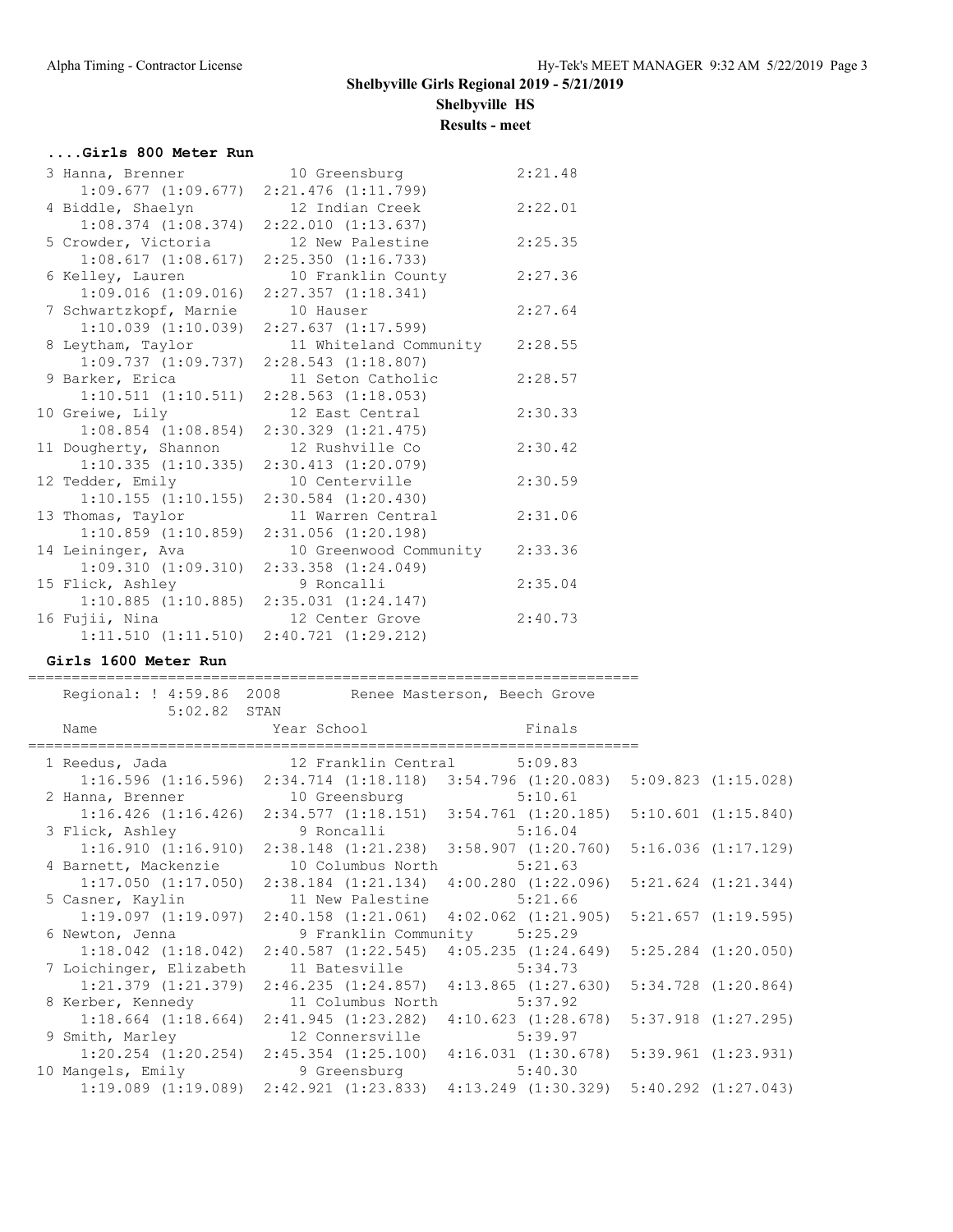**Results - meet**

#### **....Girls 1600 Meter Run**

| 11 Schemmel, Mercedes     | 10 Center Grove         | 5:43.24                 |                         |
|---------------------------|-------------------------|-------------------------|-------------------------|
| $1:20.215$ $(1:20.215)$   | 2:42.285(1:22.070)      | 4:11.877(1:29.592)      | $5:43.231$ $(1:31.355)$ |
| 12 Beckner, Tylissa       | 11 Connersville         | 5:45.60                 |                         |
| $1:20.465$ $(1:20.465)$   | $2:44.808$ $(1:24.343)$ | $4:17.238$ $(1:32.430)$ | 5:45.600(1:28.363)      |
| 13 Puckett, Bailey        | 9 Cambridge Ci          | 5:45.61                 |                         |
| $1:20.874$ $(1:20.874)$   | $2:49.496$ $(1:28.622)$ | $4:21.360$ $(1:31.864)$ | $5:45.604$ $(1:24.245)$ |
| 14 Vierling, Trysta       | 10 Batesville           | 5:47.06                 |                         |
| 1:22.605(1:22.605)        | $2:50.261$ $(1:27.656)$ | $4:21.534$ $(1:31.274)$ | $5:47.053$ $(1:25.520)$ |
| 15 Linnemann, Olivia      | 11 Columbus East        | 5:49.23                 |                         |
| $1:22.348$ $(1:22.348)$   | 2:51.537(1:29.190)      | 4:23.460(1:31.923)      | $5:49.224$ $(1:25.764)$ |
| 16 VanMiddlesworth, Payon | 12 Richmond             | 5:51.08                 |                         |
| $1:20.641$ $(1:20.641)$   | $2:45.788$ $(1:25.147)$ | 4:19.608(1:33.821)      | $5:51.078$ $(1:31.471)$ |

#### **Girls 3200 Meter Run**

====================================================================== Regional: ! 10:55.90 1989 Katie Stern, Connersville 10:51.56 STAN Name **Year School** Finals ====================================================================== 1 Cole, Megan 12 South Ripley 11:11.17 1:18.805 (1:18.805) 2:44.036 (1:25.232) 4:10.406 (1:26.370) 5:36.215 (1:25.810) 6:58.572 (1:22.357) 8:23.481 (1:24.910) 9:49.130 (1:25.650) 11:11.168 (1:22.038) 2 Lacy, Lillian 10 Franklin Community 11:13.44 1:19.605 (1:19.605) 2:44.468 (1:24.864) 4:10.714 (1:26.247) 5:36.766 (1:26.052) 7:00.047 (1:23.281) 8:24.918 (1:24.872) 9:49.961 (1:25.044) 11:13.439 (1:23.478) 3 Morlok, Olivia 11 Columbus North 11:19.78 1:19.129 (1:19.129) 2:44.233 (1:25.105) 4:10.633 (1:26.400) 5:37.049 (1:26.416) 7:01.246 (1:24.198) 8:28.342 (1:27.096) 9:55.773 (1:27.431) 11:19.779 (1:24.006) 4 Mann, Kendall 10 New Palestine 11:33.41 1:18.139 (1:18.139) 2:43.990 (1:25.852) 4:10.426 (1:26.436) 5:37.026 (1:26.600) 7:03.283 (1:26.257) 8:36.667 (1:33.384) 10:09.203 (1:32.536) 11:33.401 (1:24.199) 5 Brinkruff, Audrey 10 Greenfield-Central 11:46.68 1:20.025 (1:20.025) 2:46.074 (1:26.050) 4:12.536 (1:26.462) 5:41.760 (1:29.225) 7:13.867 (1:32.107) 8:47.675 (1:33.808) 10:21.546 (1:33.872) 11:46.675 (1:25.129) 6 Welch, Sydney 12 Franklin Central 11:57.79 1:19.084 (1:19.084) 2:46.290 (1:27.206) 4:16.575 (1:30.286) 5:49.502 (1:32.927) 7:23.323 (1:33.822) 8:57.860 (1:34.537) 10:30.986 (1:33.126) 11:57.781 (1:26.796) 7 Geckler, Sydney 12 Columbus North 12:01.75 1:22.346 (1:22.346) 2:51.277 (1:28.931) 4:22.097 (1:30.821) 5:53.685 (1:31.588) 7:26.586 (1:32.901) 9:00.071 (1:33.486) 10:34.556 (1:34.485) 12:01.744 (1:27.188) 8 Pinckley, Lily 9 Batesville 12:19.27 1:23.594 (1:23.594) 2:51.613 (1:28.019) 4:22.806 (1:31.194) 5:59.474 (1:36.669) 7:37.857 (1:38.383) 9:13.525 (1:35.669) 10:48.199 (1:34.675) 12:19.262 (1:31.063) 9 Walling, Erika 11 Whiteland Community 12:23.58 1:23.326 (1:23.326) 2:54.739 (1:31.414) 4:30.625 (1:35.887) 6:06.578 (1:35.953) 7:44.147 (1:37.570) 9:21.344 (1:37.197) 10:58.634 (1:37.290) 12:23.571 (1:24.937) 10 Farmer, Cami 9 Franklin Central 12:24.20 1:19.181 (1:19.181) 2:45.939 (1:26.758) 4:17.584 (1:31.645) 5:52.463 (1:34.880) 7:30.244 (1:37.781) 9:11.574 (1:41.331) 10:52.241 (1:40.667) 12:24.193 (1:31.952) 11 Mangels, Emily 9 Greensburg 12:25.12 1:23.542 (1:23.542) 2:53.724 (1:30.183) 4:27.666 (1:33.942) 6:03.396 (1:35.731) 7:40.039 (1:36.644) 9:18.910 (1:38.871) 10:58.379 (1:39.470) 12:25.117 (1:26.738) 12 Harrell, Gabrielle 11 Center Grove 12:27.37 1:23.024 (1:23.024) 2:52.238 (1:29.214) 4:25.495 (1:33.258) 6:02.811 (1:37.316) 7:40.549 (1:37.738) 9:20.011 (1:39.462) 10:58.486 (1:38.476) 12:27.361 (1:28.875)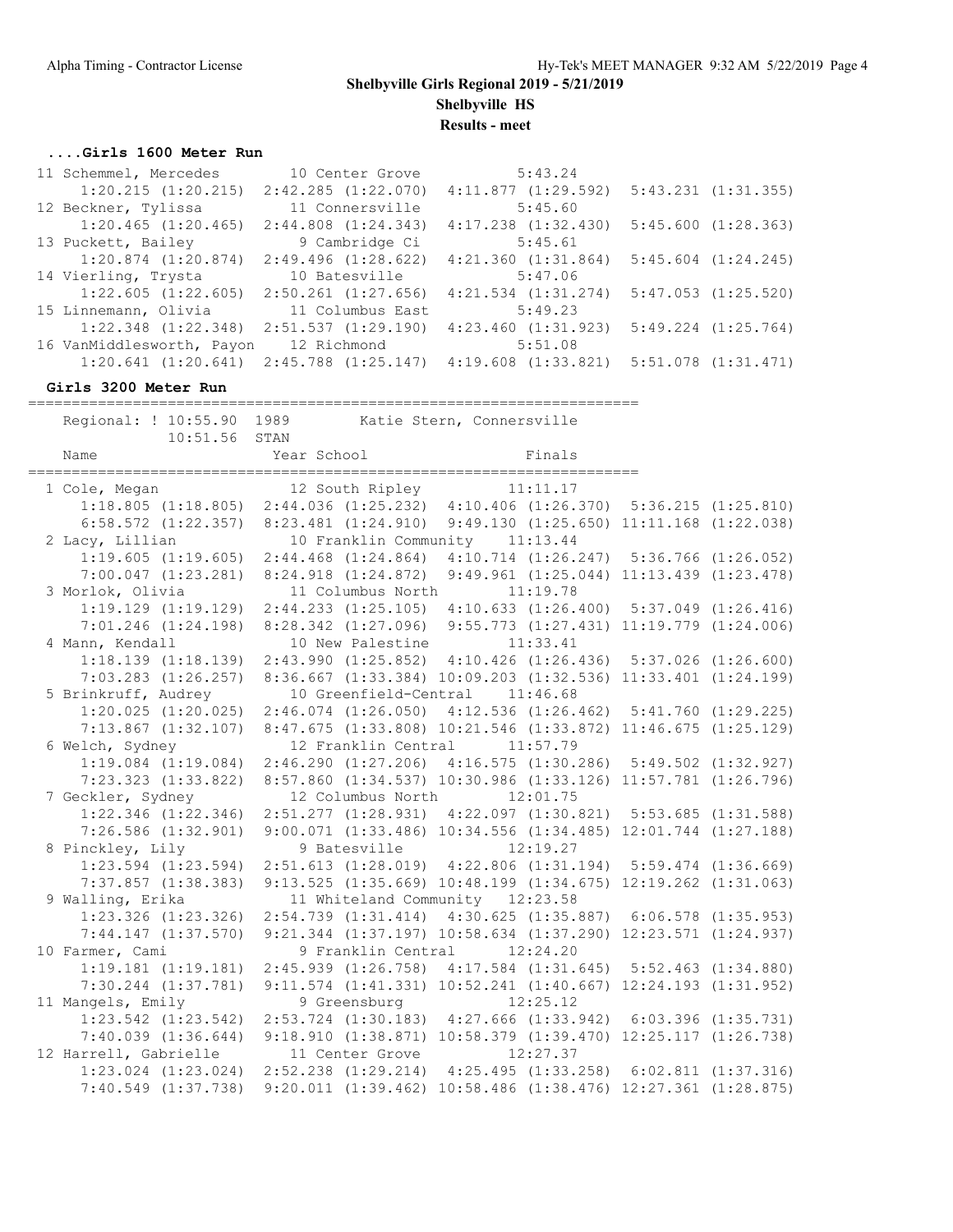### **....Girls 3200 Meter Run**

| 13 VanMiddlesworth, Payon | 12 Richmond        | 12:29.61                                                                |  |
|---------------------------|--------------------|-------------------------------------------------------------------------|--|
| $1:22.503$ $(1:22.503)$   |                    | $2:52.317$ $(1:29.814)$ $4:28.896$ $(1:36.580)$ $6:07.493$ $(1:38.598)$ |  |
| $7:45.759$ $(1:38.266)$   | 9:24.073(1:38.314) | $11:02.750$ $(1:38.677)$ $12:29.606$ $(1:26.856)$                       |  |
| 14 Hunger, Elyse          | 12 South Ripley    | 12:30.74                                                                |  |
| $1:23.294$ $(1:23.294)$   |                    | $2:51.222$ $(1:27.928)$ $4:22.767$ $(1:31.546)$ $5:59.319$ $(1:36.553)$ |  |
| 7:38.953(1:39.635)        | 9:20.291(1:41.338) | $10:58.154$ $(1:37.863)$ $12:30.735$ $(1:32.582)$                       |  |
|                           |                    |                                                                         |  |
| 15 Puckett, Bailey        | 9 Cambridge Ci     | 12:40.82                                                                |  |
| $1:23.960$ $(1:23.960)$   |                    | 2:55.146 (1:31.187) 4:30.708 (1:35.563) 6:08.090 (1:37.382)             |  |
| $7:47.222$ $(1:39.132)$   |                    | 9:27.159 (1:39.938) 11:06.368 (1:39.209) 12:40.816 (1:34.448)           |  |
| 16 Arndt, Caroline        | 12 Connersville    | 13:04.78                                                                |  |
| $1:24.928$ $(1:24.928)$   |                    | $2:58.108$ $(1:33.181)$ $4:37.159$ $(1:39.051)$ $6:18.210$ $(1:41.052)$ |  |

### **Girls 100 Meter Hurdles**

|        | Regional: ! 14.03 2017<br>15.00      | STAN | Kayland Jackson, Warren Central |            |                |
|--------|--------------------------------------|------|---------------------------------|------------|----------------|
|        | Name                                 |      | Year School                     | Prelims    | H#             |
|        | Preliminaries                        |      |                                 |            |                |
|        | 1 Talley, K'Ja                       |      | 11 Warren Central               | 15.230     | 1              |
|        | 2 Riley, Julia                       |      | 12 Center Grove                 | 15.850     | $\overline{c}$ |
|        | 3 Jackson, Isabella                  |      | 10 Whiteland Community          | 15.360     | $\mathbf{1}$   |
|        | 4 Kramer, Makensie                   |      | 10 Center Grove                 | 16.100     | $\overline{2}$ |
|        | 5 Allen, Gabrielle                   |      | 10 Whiteland Community          | 15.71q     | $\mathbf{1}$   |
|        | 6 Sierra, Megan                      |      | 9 East Central                  | 16.18q     | $\overline{c}$ |
|        | 7 Halfaker, Siena                    |      | 10 Greenwood Community          | 16.73q     | $\overline{c}$ |
|        | 8 Turner, Maddi                      |      | 11 Rushville Co                 | 16.80q     | $\overline{2}$ |
|        | 9 Tula, Lakambria                    |      | 10 Beech Grove                  | 17.11      | $\mathbf 1$    |
|        | 10 Peterson, Crystal                 |      | 11 Greenfield-Central           | 17.32      | $\overline{c}$ |
|        | 11 Sandrock, Lauren                  |      | 10 Franklin Community           | 17.65      | $\overline{c}$ |
|        | 12 Muck, Alison                      |      | 9 Southwestern                  | 17.88      | $\mathbf{1}$   |
|        | 13 Harmon, Alexis                    |      | 11 Centerville                  | 18.11      | $\mathbf{1}$   |
|        | 14 Louden, Kaleah                    |      | 9 Union County                  | 18.15      | $\mathbf 1$    |
|        | 15 Rosemeyer, Alicia                 |      | 11 East Central                 | 18.33      | $\mathbf{2}$   |
|        | -- Walke, Kate                       |      | Fr Oldenburg Academy            | FS         | $\mathbf{1}$   |
|        | Girls 100 Meter Hurdles              |      |                                 |            |                |
|        | Regional: ! 14.03 2017<br>15.00 STAN |      | Kayland Jackson, Warren Central |            |                |
|        | Name                                 |      | Year School                     | Finals     |                |
| Finals | ==========                           |      | -----------------               |            |                |
|        | 1 Talley, K'Ja                       |      | 11 Warren Central               | 14.81 STAN |                |
|        | 2 Jackson, Isabella                  |      | 10 Whiteland Community          | 15.45      |                |
|        | 3 Riley, Julia                       |      | 12 Center Grove                 | 15.71      |                |
|        | 4 Allen, Gabrielle                   |      | 10 Whiteland Community          | 15.72      |                |
|        | 5 Kramer, Makensie                   |      | 10 Center Grove                 | 15.78      |                |
|        | 6 Turner, Maddi                      |      | 11 Rushville Co                 | 16.27      |                |
|        | 7 Halfaker, Siena                    |      | 10 Greenwood Community          | 16.61      |                |
|        | 8 Sierra, Megan                      |      | 9 East Central                  | 18.56      |                |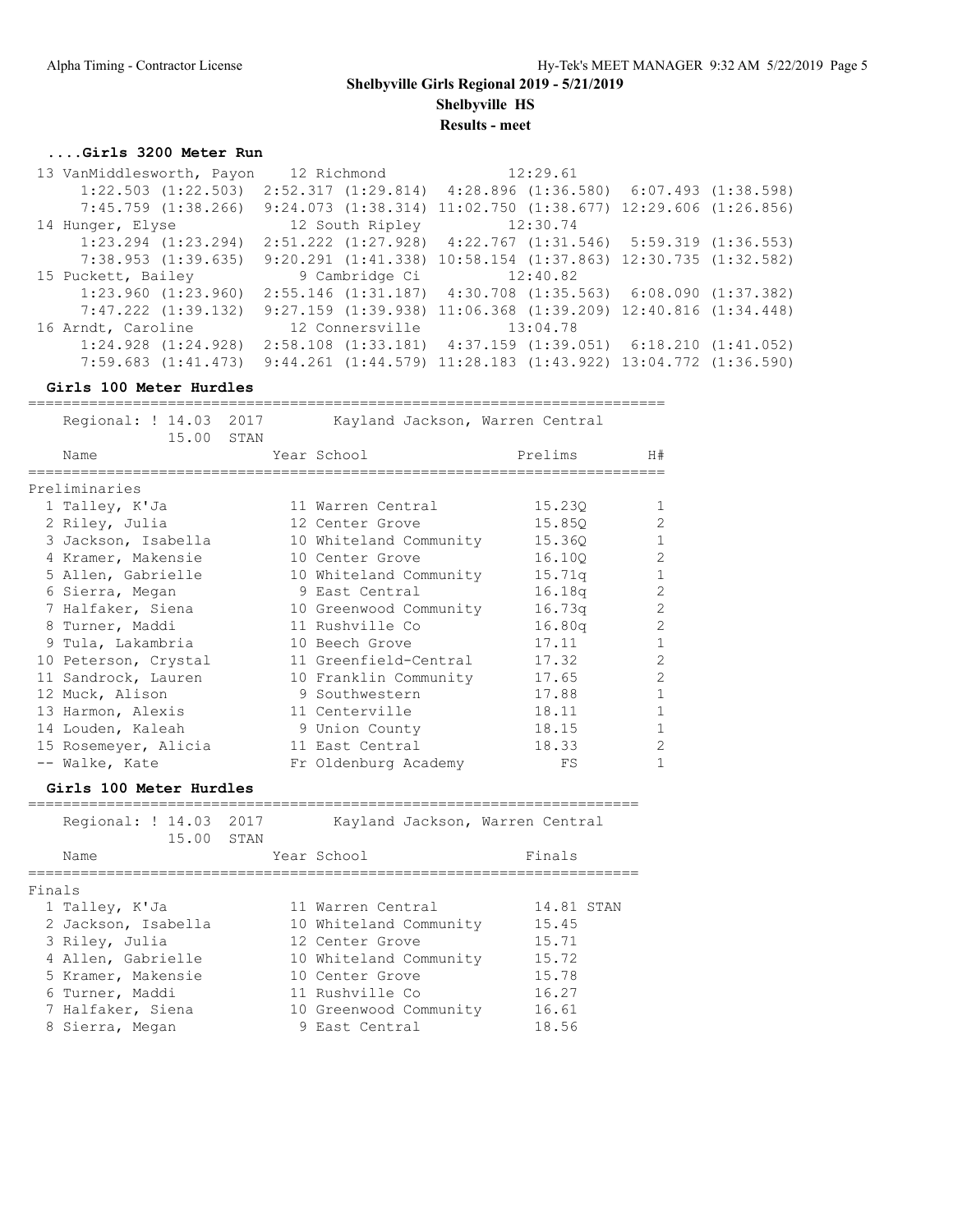**Girls 300 Meter Hurdles**

| Regional: ! 43.93 2009<br>Sara Bernzott, Connersville<br>45.32<br>STAN |                                |
|------------------------------------------------------------------------|--------------------------------|
| Name                                                                   | Finals                         |
| Year School                                                            | H#                             |
| 1 Talley, K'Ja                                                         | 2                              |
| 11 Warren Central                                                      | 44.65 STAN                     |
| 2 Jackson, Isabella                                                    | $\overline{c}$                 |
| 10 Whiteland Community                                                 | 45.89                          |
| 3 Quinlan, Eva                                                         | $\mathbf{2}$                   |
| 11 South Dearborn                                                      | 46.50                          |
| 4 Kramer, Makensie                                                     | $\mathbf{2}$                   |
| 10 Center Grove                                                        | 47.10                          |
| 5 McKinley, Katie                                                      | $\overline{c}$                 |
| 10 Lutheran                                                            | 47.35                          |
| 6 Coney, Emma                                                          | $\overline{c}$                 |
| 12 Franklin Central                                                    | 47.43                          |
| 7 Turner, Maddi                                                        | $\mathbf{1}$                   |
| 11 Rushville Co                                                        | 48.20                          |
| 8 Hasler, Mel                                                          | $\mathbf 1$                    |
| 11 Hauser                                                              | 48.46                          |
| 9 Rosemeyer, Alicia                                                    | $\mathbf{2}$                   |
| 11 East Central                                                        | 48.73                          |
| 10 Williams, Maigan                                                    | 48.91                          |
| 12 New Palestine                                                       | $\mathbf 1$                    |
| 11 Simon, Cloey                                                        | $\mathbf 1$                    |
| 9 Jac-Cen-Del                                                          | 49.14                          |
| 12 Krodel, Lily                                                        | 49.64                          |
| 9 Rushville Co                                                         | 1                              |
| 13 Tichenor, Darriana                                                  | $\overline{2}$                 |
| 11 Warren Central                                                      | 49.94                          |
| 14 Peterson, Crystal                                                   | $\mathbf 1$                    |
| 11 Greenfield-Central                                                  | 50.20                          |
| 15 Simon, Kayla                                                        | $\mathbf 1$                    |
| 9 Jac-Cen-Del                                                          | 50.44                          |
| 16 Harmon, Alexis                                                      | $\mathbf{1}$                   |
| 11 Centerville                                                         | 55.86                          |
| Girls 4x100 Meter Relay                                                |                                |
|                                                                        |                                |
| Regional: ! 46.79 2017                                                 | Warren Central, Warren Central |
| Bruen, McGrone, Summers, Wright                                        |                                |
| 48.77<br>STAN                                                          |                                |
| School                                                                 | Finals                         |
| ,,,,,,,,,,,,,,,,,,,,                                                   | H#                             |
| 1 Warren Central                                                       | 48.10 STAN<br>2                |
| 1) Berry, Miracle 11                                                   | 2) Hoosier, Prommyse 12        |
| 3) Humphrey, Tacoria 10                                                | 4) Sullivan, Zoe 11            |
| 2 Center Grove                                                         | 48.88<br>1                     |
| 1) Riley, Julia 12                                                     | 2) Williams, Riko 12           |
| 3) Yeast, Kiyah 11<br>4) Pace, Myana 10                                |                                |
| 3 East Central                                                         | 50.11<br>2                     |
| 1) Lobenstein, Brianna 12                                              | 2) Rosemeyer, Alicia 11        |
| 3) Fey, Emma 12<br>4) Grimm, Eva 12                                    |                                |
| 4 Franklin County                                                      | 50.88<br>2                     |
| 1) Schatzle, Anna 12<br>2) Hill, Ashlan 11                             |                                |
| 3) Reister, Audrey 11                                                  | 4) Meyer, Katelyn 11           |

5 Shelbyville 2012 and 51.30 2

1) Lux, Anna 12 2) Eads, Megan 10

| 3) Martin, ZaLeeya 12  | 4) Terrell, Makayla 11 |               |
|------------------------|------------------------|---------------|
| 6 Columbus North       | 51.52                  | $\mathcal{L}$ |
| 1) Smith, La'monica 10 | 2) Finke, Carley 11    |               |
| 3) Ho, Helena 10       | 4) Lawson, Kylah 9     |               |
| 7 Batesville           | 52.37                  | 1             |
| 1) Gibbs, Gabriella 12 | 2) Meyer, Lily 9       |               |
| 3) Hund, Roxanne 10    | 4) Nobbe, Stephanie 12 |               |
| 8 Columbus East        | 52.38                  | 1             |
| 1) Schuetz, Gabi 9     | 2) Wilson, Sydney 11   |               |
| 3) Hagan, Elizabeth 12 | 4) Greiwe, Koryn 9     |               |
| 9 Franklin Central     | 52.39                  | 1.            |
|                        |                        |               |

 1) Carson, Ayrieanna 9 2) Washam, Emily 10 3) Fisher, Laura 10  $\hskip1cm$  4) Neyland, Shila 9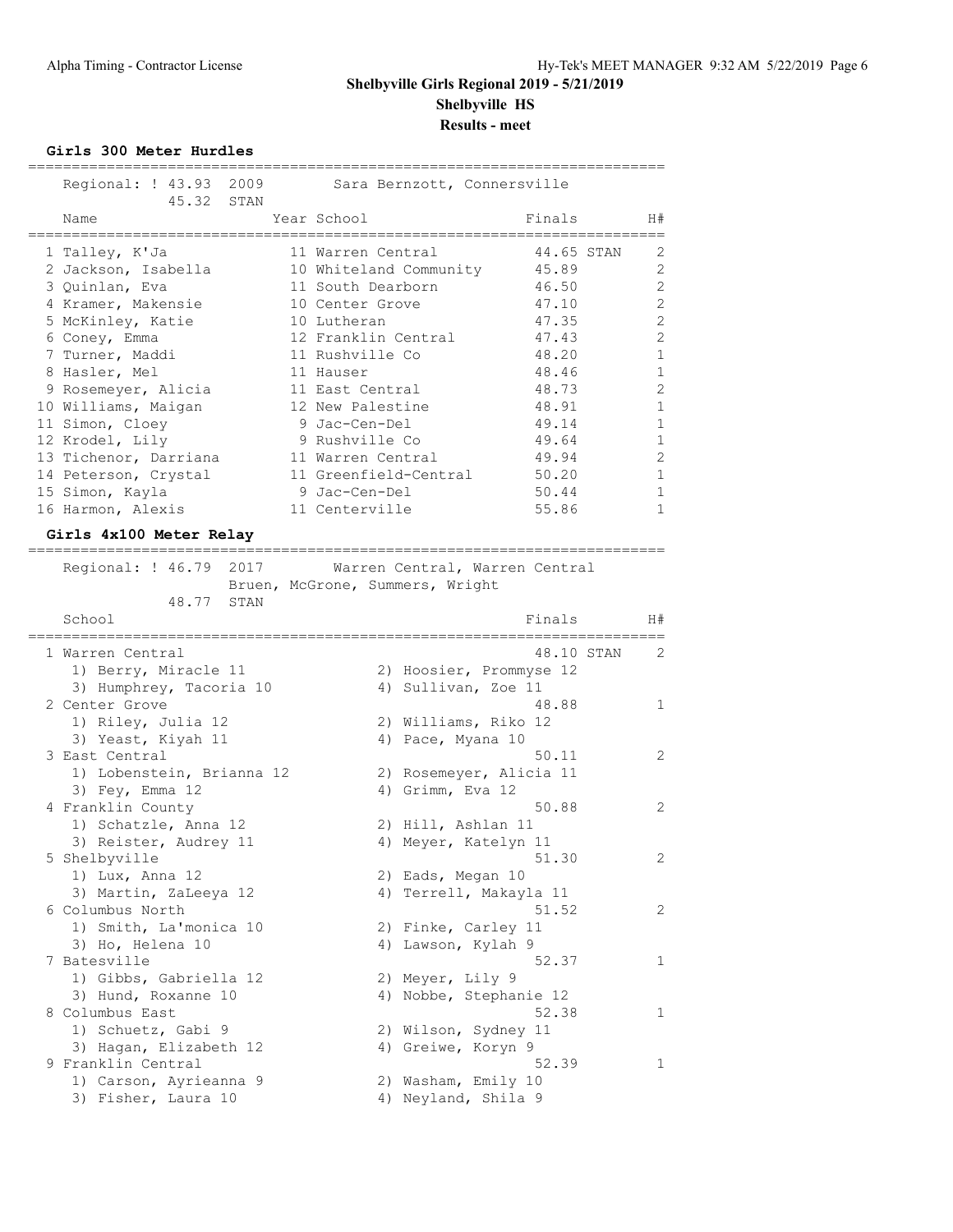#### **Results - meet**

### **....Girls 4x100 Meter Relay** 10 Whiteland Community 52.68 2 1) Taylor, Caitlin 11 2) Allen, Gabrielle 10 3) Vargo, Gabby 9 4) Accinelli, Serena 10 11 Roncalli 52.71 2 1) Lehner, Cate 9 2) Origer, Elizabeth 11 3) Schultheis, Carlie 12 (4) Young, Carlie 9 12 Franklin Community 12 1 and 53.11 1 1 1) Doublin, Macy 9 2) Nicoloff, Olivia 9 3) Kelsay, Cameron 10 (4) Clark, Yalayna 9 13 Richmond 53.29 1 1) Eubanks, Loni 9 2) Hampton, Tamia 9 3) Hickson, Khalidah 9 4) Porfidio-Brown, Aaliyah 10 14 Connersville 53.75 1 1) Sudhoff, Brooke 9 2) Thomas, Brianna 9 3) Gonzales, Gabby 11 4) Laastad, Emilie 11 15 Union County 53.86 1 1) Cox, Emma 9 2) Louden, Kaleah 9 3) Myers, Sarah 11 4) Baumbauer, Kalin 10 16 Beech Grove 53.95 2 1) Tula, Lakambria 10 2) Hancock, Marissa 12 3) Washington, Kynnedy 9 4) Crawford, Chimya 11

## **Girls 4x400 Meter Relay**

=========================================================================

 Regional: ! 3:53.07 2017 Warren Central, Warren Central K Batts, D Johnson, K Talley, T Tyler

| 3:57.25                | STAN |                                  |                |
|------------------------|------|----------------------------------|----------------|
| School                 |      | Finals                           | H#             |
| 1 Warren Central       |      | 3:57.17 STAN                     | 2              |
| 1) Talley, K'Ja 11     |      | 2) Sullivan, Zoe 11              |                |
| 3) Williams, Cierra 11 |      | 4) Covington, Mikeisha 12        |                |
| 2 New Palestine        |      | 4:03.85                          | $\mathfrak{D}$ |
| 1) Reid, Jordan 11     |      | 2) Shaw, Brenna 10               |                |
| 3) Williams, Maigan 12 |      | 4) Taylor, Sophia 12             |                |
| 3 East Central         |      | 4:04.51                          | 2              |
| 1) Grimm, Eva 12       |      | 2) Lengerich, Ellie 10           |                |
| 3) Greiwe, Lily 12     |      | 4) Fey, Emma 12                  |                |
| 4 Roncalli             |      | 4:10.16                          | 2              |
| 1) Flick, Ashley 9     |      | 2) Young, Carlie 9               |                |
| 3) Sonderman, Emily 11 |      | 4) Ianni, Livia 9                |                |
| 5 Franklin Central     |      | 4:10.33                          | 2              |
| 1) Brinker, Kennedy 10 |      | 2) Reedus, Jada 12               |                |
| 3) Coney, Emma 12      |      | 4) Comastri, Audrey 11           |                |
| 6 Batesville           |      | 4:13.88                          | 1              |
| 1) Olsen, Katie 9      |      | 2) Loichinger, Elizabeth 11      |                |
| 3) Nobbe, Stephanie 12 |      | 4) Pride, Carley 9               |                |
| 7 Franklin County      |      | 4:14.19                          | 2              |
| 1) Meyer, Katelyn 11   |      | 2) Hill, Ashlan 11               |                |
| 3) Orschell, Jenna 12  |      | 4) Kelley, Lauren 10<br>4:17.13  |                |
| 8 Lawrenceburg         |      |                                  | 1              |
| 1) Allen, Brooklyn 10  |      | 2) Smart, Sara 12                |                |
| 3) Cross, Kirsten 9    |      | 4) Kemper, Juliana 11<br>4:19.33 | 1              |
| 9 Franklin Community   |      |                                  |                |
| 1) Auger, Margaret 11  |      | 2) Sandrock, Lauren 10           |                |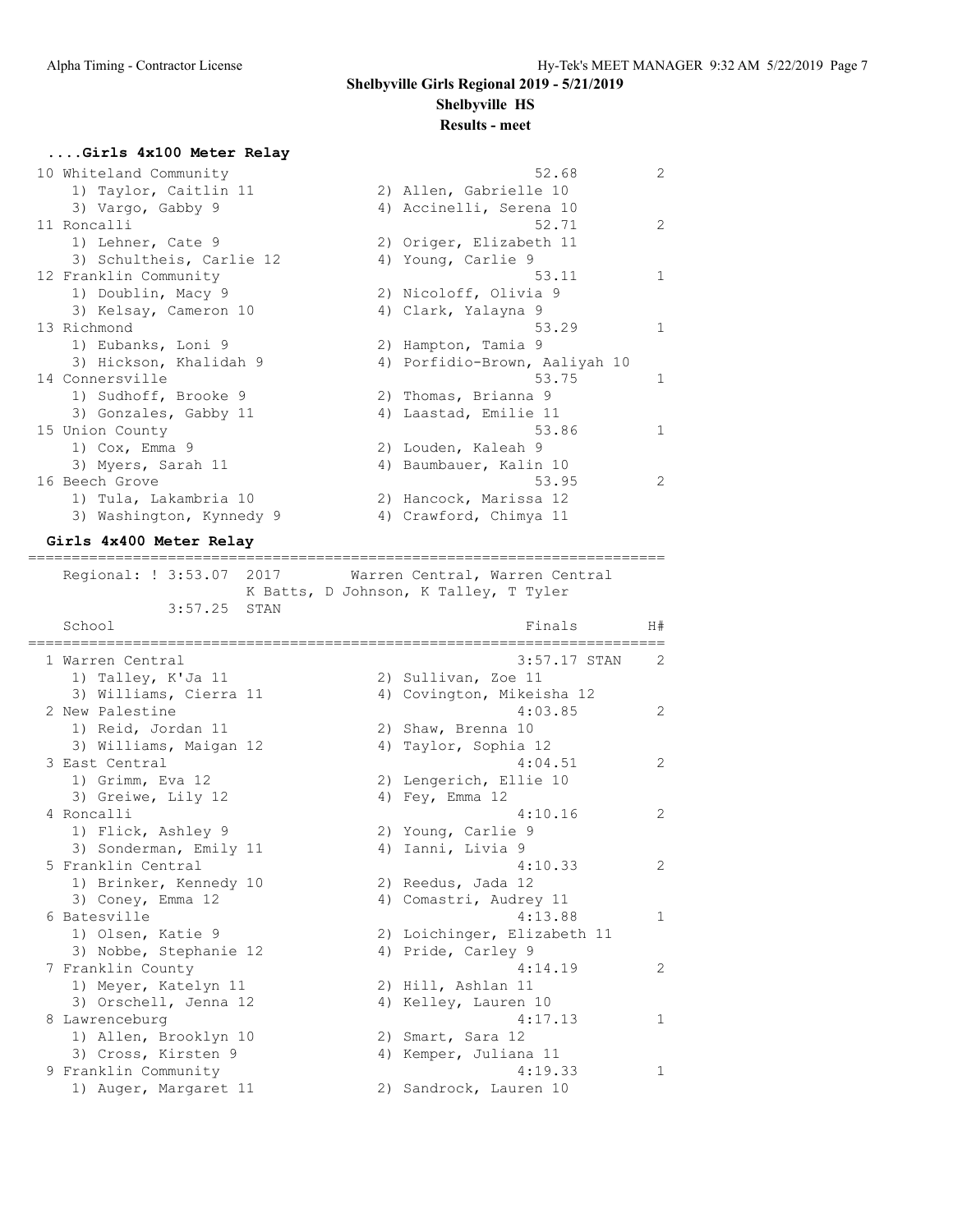#### **....Girls 4x400 Meter Relay**

| 3) Henderson, Alyssa 9<br>10 Rushville Consolidated | 4) Doddridge, Hayley 9<br>4:19.44 | 1              |
|-----------------------------------------------------|-----------------------------------|----------------|
| 1) Turner, Maddi 11                                 | 2) Griffith, Charity 12           |                |
| 3) Dougherty, Shannon 12                            | 4) Krodel, Lily 9                 |                |
| 11 Columbus North                                   | 4:20.50                           | 1              |
| 1) Whaley, Grace 9                                  | 2) Meek, Ella 10                  |                |
| 3) Rawlins, Erin 10                                 | 4) Lawson, Kylah 9                |                |
| 12 Connersville                                     | 4:22.03                           | $\mathbf{1}$   |
| 1) Laastad, Emilie 11                               | 2) Bowling, Sicily 12             |                |
| 3) Kleeve, Claire 10                                | 4) Smith, Marley 12               |                |
| 13 Center Grove                                     | 4:23.41                           | 2              |
| 1) Riley, Julia 12                                  | 2) Kovacs, Alainey 12             |                |
| 3) Pace, Myana 10                                   | 4) Yeast, Kiyah 11                |                |
| 14 Whiteland Community                              | 4:26.16                           | $\mathfrak{D}$ |
| 1) Fish, Lauren 10                                  | 2) Leytham, Taylor 11             |                |
| 3) Little, Ashlyn 10                                | 4) Olmstead, Katia 9              |                |
| 15 Greenfield-Central                               | 4:27.28                           |                |
| 1) Maroska, Kayana 9                                | 2) Peterson, Crystal 11           |                |
| 3) Polster, Mackenzie 12                            | 4) Hill, Addison 10               |                |
| 16 Northeastern                                     | 4:33.68                           |                |
| 1) Chasteen, Kenzie 10                              | 2) Runyon, Lacee 10               |                |
| 3) Scott, Ali 10                                    | 4) Carr, Emma 12                  |                |
|                                                     |                                   |                |

#### **Girls 4x800 Meter Relay**

========================================================================= Regional: ! 9:21.87 2017 Franklin Central, Franklin Central A Comastri, K Hoover, J Reedus, S Traas 9:24.46 STAN School **Finals** H# ========================================================================= 1 New Palestine 2 2 1) Shaw, Brenna 10 2) Taylor, Sophia 12 3) Voelz, Grace 12 (4) Casner, Kaylin 11 2:19.269 (2:19.269) 4:45.846 (2:26.577) 7:11.122 (2:25.277) 9:34.785 (2:23.664)<br>2 143.19 2 Franklin Central 9:43.19 2 1) Comastri, Audrey 11  $\hspace{1.6cm}$  2) Coney, Emma 12 3) Reedus, Jada 12 4) Welch, Sydney 12 2:21.330 (2:21.330) 4:50.187 (2:28.857) 7:19.571 (2:29.385) 9:43.182 (2:23.611) 3 East Central 9:45.00 2 1) Greiwe, Lily 12 2) Wedding, Emilee 11 3) Lengerich, Ellie 10 (4) Fey, Emma 12 2:27.058 (2:27.058) 5:01.600 (2:34.542) 7:22.955 (2:21.355) 9:44.991 (2:22.037) 4 Whiteland Community 9:54.89 9:54.89 2<br>
1) Fish, Lauren 10 2) Leytham, Taylor 11 1) Fish, Lauren 10 2) Leytham, Taylor 11 3) Olmstead, Katia 9 4) Lukich, Lydia 9 2:25.658 (2:25.658) 4:55.501 (2:29.844) 7:24.288 (2:28.788) 9:54.881 (2:30.594) 5 Columbus North 9:59.14 2 1) Kerber, Kennedy 11 2) Tong, Aric 10 3) Morlok, Olivia 11 4) Barnett, Mackenzie 10 2:27.564 (2:27.564) 4:59.660 (2:32.096) 7:27.196 (2:27.536) 9:59.137 (2:31.941)<br>6 Franklin Community 10:02.36 1 6 Franklin Community 10:02.36 1 1) Selking, Chloe 12 2) Doddridge, Hayley 9 3) Lacy, Lillian 10 4) Henderson, Alyssa 9 2:31.235 (2:31.235) 4:58.794 (2:27.559) 7:30.484 (2:31.690) 10:02.357 (2:31.873)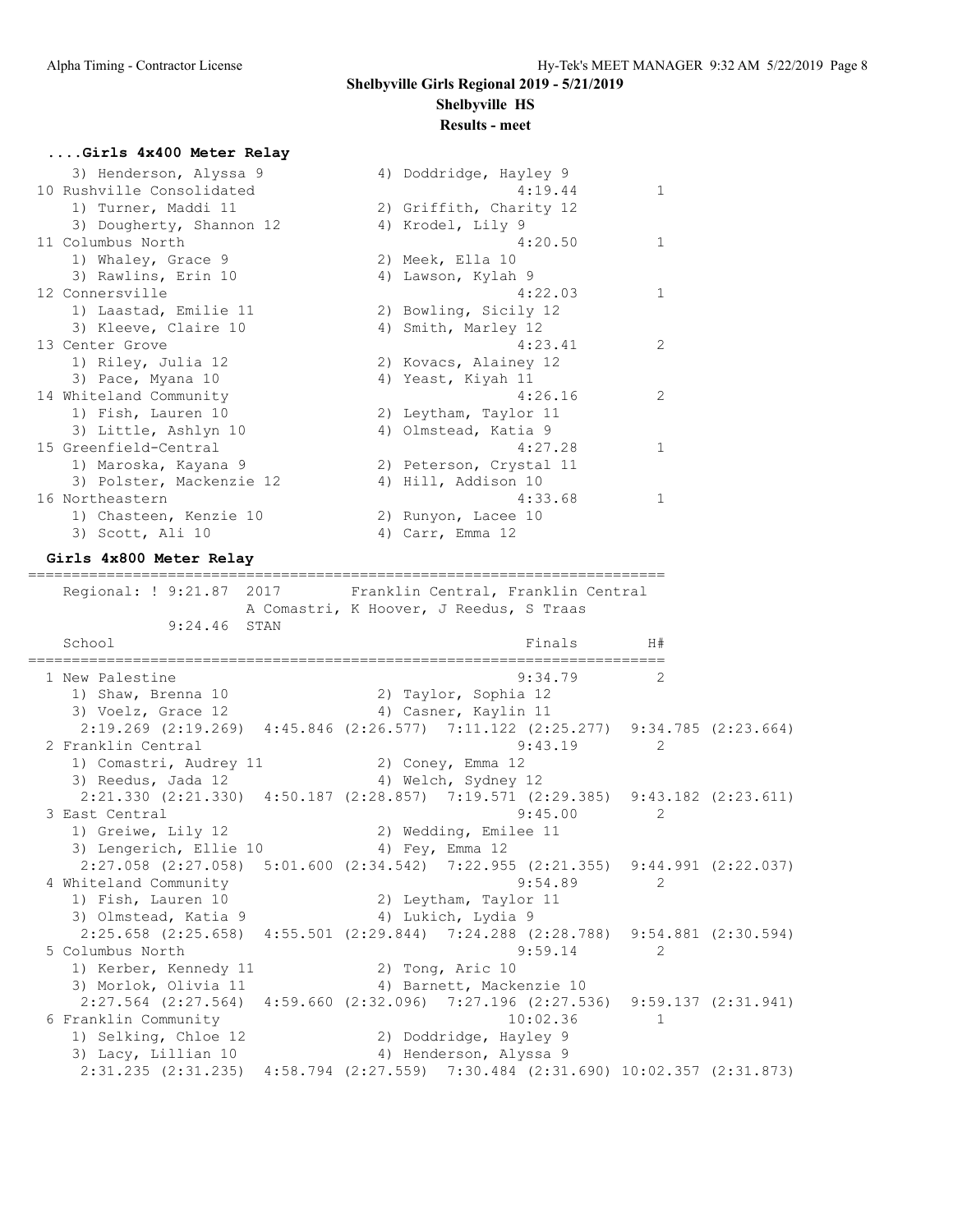**Shelbyville Girls Regional 2019 - 5/21/2019**

**Shelbyville HS**

**Results - meet**

#### **....Girls 4x800 Meter Relay**

7 Center Grove 2012 20:17.73 2 1) Fujii, Nina 12 2) Harrell, Gabrielle 11 3) Embree, Stephanie 12 4) Gilstorf, Hudson 9 2:31.119 (2:31.119) 5:02.855 (2:31.737) 7:39.464 (2:36.609) 10:17.727 (2:38.263) 8 Batesville 2 20.34 2 1) Loichinger, Elizabeth 11 2) Pinckley, Lily 9 3) Vierling, Trysta 10  $\hskip1cm$  4) Olsen, Katie 9 2:33.668 (2:33.668) 5:09.402 (2:35.735) 7:47.106 (2:37.704) 10:20.336 (2:33.230) 9 Connersville 10:27.10 1 1) Bowling, Sicily 12 2) Smith, Marley 12 3) Beckner, Tylissa 11 4) Arndt, Caroline 12 2:38.099 (2:38.099) 5:13.608 (2:35.510) 7:50.730 (2:37.122) 10:27.097 (2:36.367) 10 Columbus East 10:40.45 1 1) Linnemann, Olivia 11 2) Ping, Madisen 12 3) Shoaf, Olivia 9 4) Diaz, Yamilex 12 2:39.166 (2:39.166) 5:19.143 (2:39.978) 8:01.270 (2:42.127) 10:40.447 (2:39.177) 11 South Ripley 10:43.98 1 1) Nicholson, Lanie 9 2) Campbell, Emily 9 3) Murphy, Deborah 9 4) Hunger, Elyse 12 2:38.380 (2:38.380) 5:18.424 (2:40.045) 8:02.800 (2:44.376) 10:43.980 (2:41.181)<br>arren Central 10:54.80 1 12 Warren Central 10:54.80 1 1) Moss, Elisabeth 11 2) Ward, Tee'Aira 9 3) Wilkerson, Brianna 9 4) Williams, Marietta 12 2:42.537 (2:42.537) 5:24.936 (2:42.399) 8:09.955 (2:45.020) 10:54.796 (2:44.841)<br>13 Franklin County 10:59.94 1 13 Franklin County 10:59.94 1 1) Stewart, Taylor 12 (2) Stortz, Jaime 11 3) Kruthaupt, Grace 10 4) Brunneman, Kaitlynn 2:40.012 (2:40.012) 5:15.810 (2:35.799) 8:10.553 (2:54.744) 10:59.935 (2:49.382) 14 Union County 11:05.89 1 1) Grissom, Rachel 12 (2) West, Vanessa 10 3) Antrim, Genny 10 4) Kelley, Priscilla 9 2:48.294 (2:48.294) 5:41.072 (2:52.778) 8:22.953 (2:41.881) 11:05.886 (2:42.933) 15 Greensburg 11:26.40 2 1) Haycock, Kayla 9 2) Hatton, Emma 9 3) Wilmer, Emma 10 4) Nobbe, Sophie 9 2:40.627 (2:40.627) 5:24.486 (2:43.860) 7:58.237 (2:33.751) 11:26.393 (3:28.157)<br>ushville Consolidated 11:28.25 1 16 Rushville Consolidated 11:28.25 1 1) Adkins, Morgan 11 2) Yeend, Katie 10 3) Stanley, Summer 10 (4) Meza, Natalie 12 2:47.751 (2:47.751) 5:41.993 (2:54.242) 8:35.170 (2:53.177) 11:28.245 (2:53.075)

**Girls High Jump**

| Regional: ! 5-08 2003             | $5 - 04.50$ STAN |                      |                                                   | Mariesa Greene, Warren Central |                  |
|-----------------------------------|------------------|----------------------|---------------------------------------------------|--------------------------------|------------------|
| Name                              |                  |                      | Year School                                       |                                | Finals           |
|                                   |                  |                      | 1 Jackson, Isabella 10 Whiteland Community        |                                | 5-06.00 STAN     |
|                                   |                  |                      | $4-10$ 5-00 5-01 5-02 5-03 5-04.50 5-05 5-06 5-08 |                                |                  |
| $\bigcirc$<br>2 Humphrey, Tacoria | PXO PO           |                      | 10 Warren Central                                 | P XO<br>XXX                    | $5 - 05.00$ STAN |
|                                   |                  |                      | $4-10$ 5-00 5-01 5-02 5-03 5-04.50 5-05 5-06      |                                |                  |
| XO.                               | $\cap$           | $\bigcirc$<br>$\cap$ | ∩                                                 | XXX                            |                  |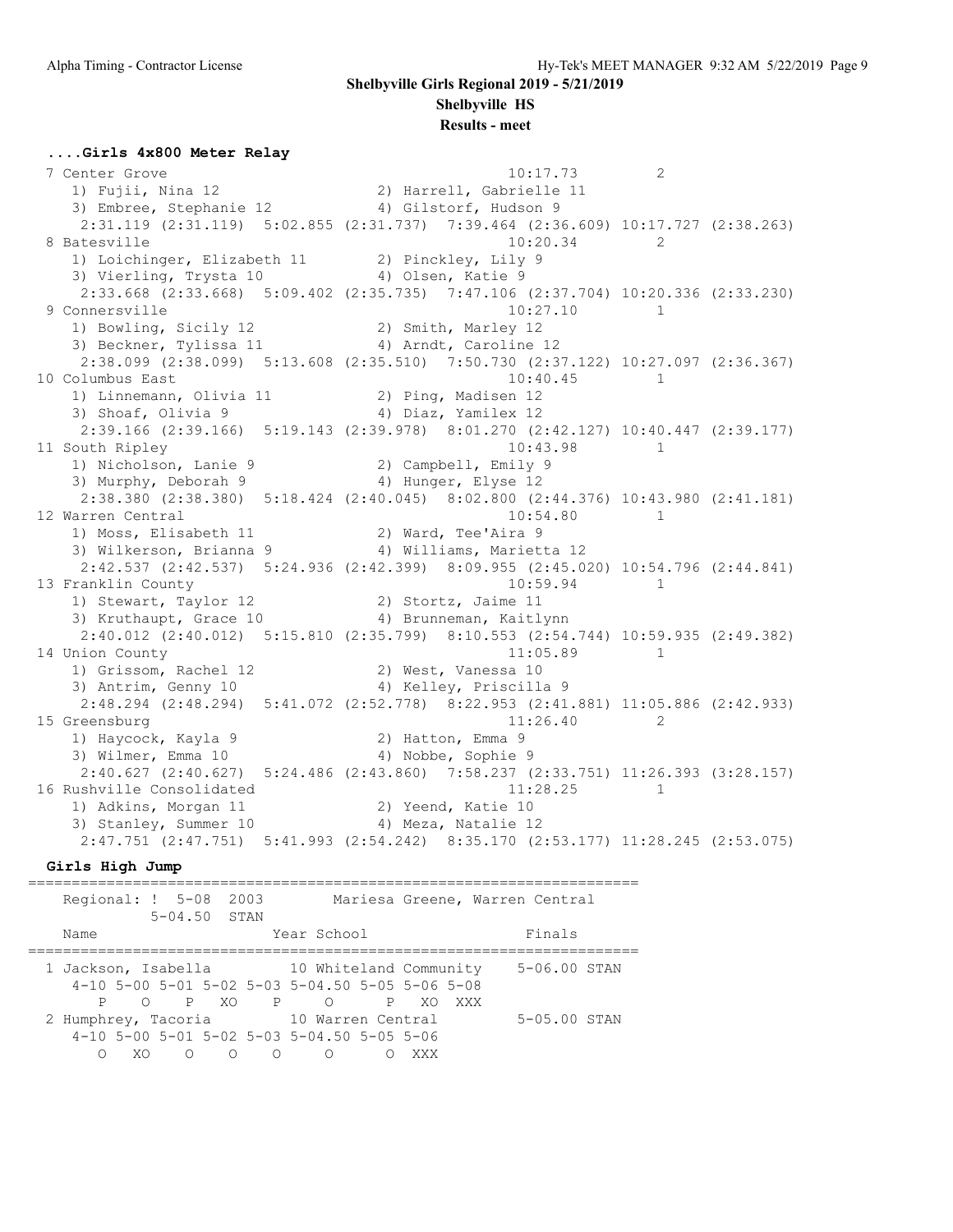**Results - meet**

| Girls High Jump                                                                         |                                |              |
|-----------------------------------------------------------------------------------------|--------------------------------|--------------|
| 3 Griffith, Charity 12 Rushville Co<br>4-10 5-00 5-01 5-02 5-03 5-04.50                 |                                | $5 - 02.00$  |
| P O P XXO P XXX<br>4 Jessup, Gracin<br>$4-10$ 5-00 5-01 5-02<br>O O XO XXX              | 9 Tri                          | $5 - 01.00$  |
| 5 Quinlan, Eva<br>$4-10$ 5-00 5-01<br>XO O XXX                                          | 11 South Dearborn              | $5 - 00.00$  |
| 6 Stoughton, Elena<br>$4 - 10$ 5-00 5-01<br>XO XO XXX                                   | 11 Columbus East               | $J5 - 00.00$ |
| 7 Polster, Mackenzie 12 Greenfield-Central J5-00.00<br>$4 - 10$ 5-00 5-01<br>XXO XO XXX |                                |              |
| 8 Bruns, Jenna<br>$4-10$ 5-00 5-01<br>O XXO XXX                                         | 9 Franklin County J5-00.00     |              |
| 9 Vawter, Lia<br>$4-10$ 5-00 5-01<br>XO XXO XXX                                         | 12 Franklin Community J5-00.00 |              |
| 10 Correll, Maggie<br>$4 - 10$ 5-00<br>O XXX                                            | 10 Southwestern                | $4 - 10.00$  |
| 10 Pruitt, Madison<br>$4 - 10$ 5-00<br>O XXX                                            | 9 Hagerstown                   | $4 - 10.00$  |
| 10 Lee, Brooke<br>$4 - 10$ 5-00<br>O XXX                                                | 10 Center Grove                | $4 - 10.00$  |
| 10 Terrell, Malea<br>$4 - 10$ 5-00<br>O XXX                                             | 10 Shelbyville                 | $4 - 10.00$  |
| 10 Smith, Ramiyah<br>$4 - 10$ 5-00<br>O XXX                                             | 10 Warren Central              | $4 - 10.00$  |
| 15 Sierra, Megan<br>$4 - 10$ 5-00<br>XO XXX                                             | 9 East Central                 | $J4 - 10.00$ |
| 15 Lengerich, Ellie<br>$4 - 10$ 5-00<br>XO XXX                                          | 10 East Central                | $J4 - 10.00$ |
| 17 Bell, Lana<br>$4 - 10$ 5-00<br>XXO XXX                                               | 10 South Decatur               | $J4 - 10.00$ |
| 17 Kruthaupt, Grace<br>$4 - 10$ 5-00<br>XXO XXX                                         | 10 Franklin County J4-10.00    |              |
| 17 Hartman, Abigail<br>$4 - 10$ 5-00<br>XXO XXX                                         | 10 North Decatur               | J4-10.00     |
| -- Gibbs, Gabriella<br>$4 - 10$<br>XXX                                                  | 12 Batesville                  | NH           |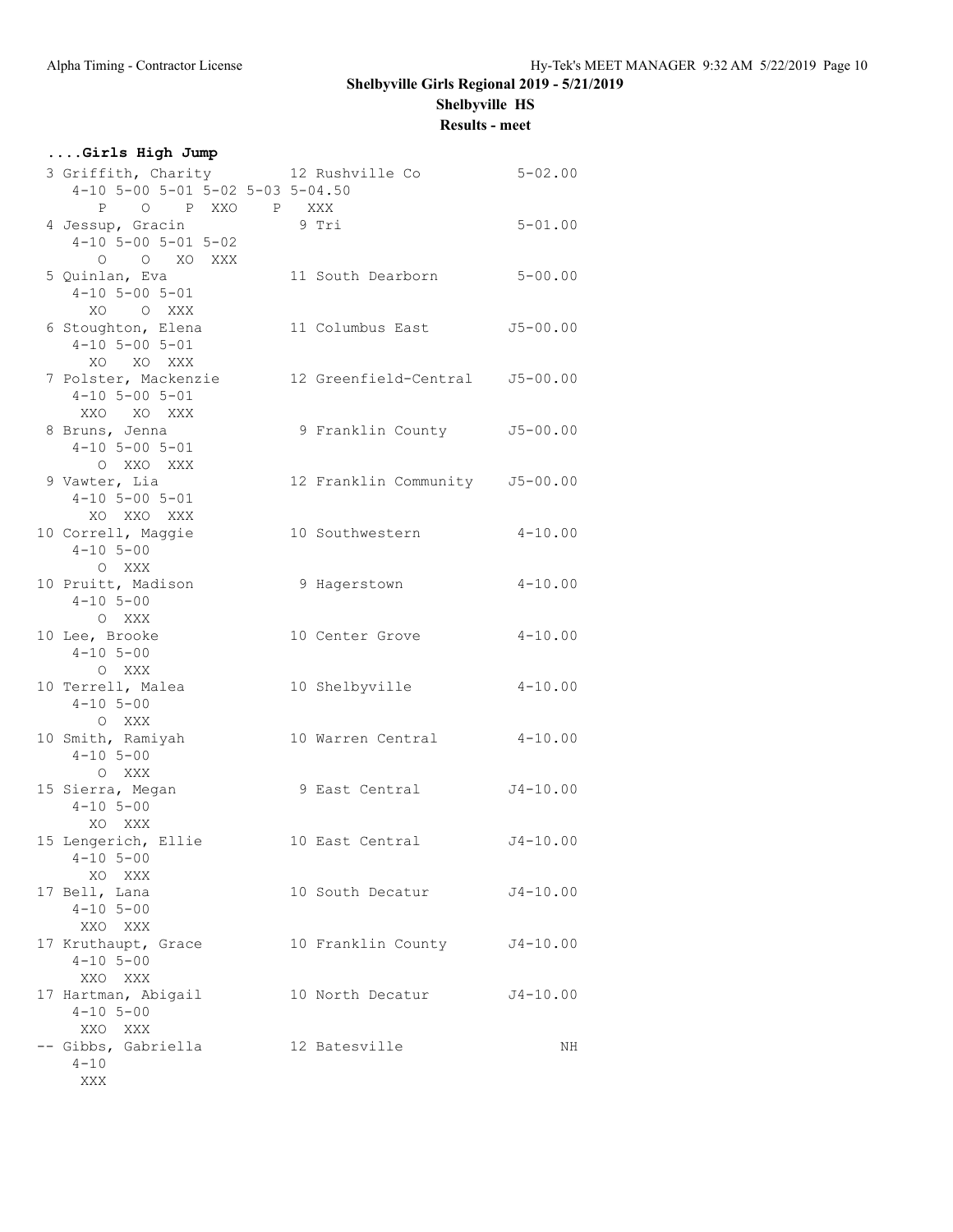**Results - meet**

### **....Girls High Jump**

-- Muck, Alison 9 Southwestern NH  $4 - 10$ XXX

## **Girls Pole Vault**

| $11 - 02.00$ STAN                                             | Regional: ! 12-03 2012 Sydney Clute, Center Grove                                                                                                                                                                                                                 |              |
|---------------------------------------------------------------|-------------------------------------------------------------------------------------------------------------------------------------------------------------------------------------------------------------------------------------------------------------------|--------------|
| Name                                                          | Year School                                                                                                                                                                                                                                                       | Finals       |
|                                                               | 1 Jarosinski, Taylor 10 Center Grove 11-10.00 STAN<br>8-06 9-00 9-06 9-10 10-02 10-06 10-10 11-02 11-06 11-10 12-03<br>P P P P O P O O XO O XXX<br>2 Salemme, Adrienne 11 Columbus North 11-06.00 STAN<br>8-06 9-00 9-06 9-10 10-02 10-06 10-10 11-02 11-06 11-10 |              |
| 8-06 9-00 9-06 9-10 10-02 10-06 10-10                         | P P P P O O O XXO XO XXX<br>3 Johnson, Casey 12 East Central                                                                                                                                                                                                      | $10 - 06.00$ |
| 8-06 9-00 9-06 9-10 10-02 10-06 10-10<br>XXO O XO O O XXO XXX | 0 0 0 0 0 XO XXX<br>4 Bixler, Teagan 11 Center Grove 510-06.00                                                                                                                                                                                                    |              |
| 8-06 9-00 9-06 9-10 10-02 10-06<br>0 0 XO 0 0 XXX             | 5 Utterback, Addison 12 Franklin Community 10-02.00                                                                                                                                                                                                               |              |
| 8-06 9-00 9-06 9-10 10-02 10-06                               | 5 Schatzle, Anna 12 Franklin County 10-02.00                                                                                                                                                                                                                      |              |
| $8-06$ 9-00 9-06 9-10 10-02 10-06                             | P P XO O O XXX<br>7 Boardman, Jaclyn 10 Franklin Community J10-02.00                                                                                                                                                                                              |              |
| XO XO O O O XXX<br>$8-06$ 9-00 9-06 9-10 10-02                | 8 Bertke, Mary 12 East Central 9-10.00                                                                                                                                                                                                                            |              |
| O O O XXO XXX<br>$8 - 069 - 009 - 069 - 10$                   | 9 Heathcote, Sami $11$ Columbus North<br>8-06 9-00 9-06 9-10                                                                                                                                                                                                      | $9 - 06.00$  |
| P O XO XXX<br>8-06 9-00 9-06<br>O O XXX                       | 10 Hill, Addy 11 Roncalli                                                                                                                                                                                                                                         | $9 - 00.00$  |
| 11 Reinhart, Audrey<br>$8 - 069 - 009 - 06$<br>O XO XXX       | 10 Shelbyville J9-00.00                                                                                                                                                                                                                                           |              |
| 12 Lux, Anna<br>$8 - 069 - 009 - 06$<br>XXO XXO XXX           | 12 Shelbyville J9-00.00                                                                                                                                                                                                                                           |              |
| 13 Goutsis, Helena<br>$8 - 069 - 00$<br>O XXX                 | 11 Franklin County                                                                                                                                                                                                                                                | $8 - 06.00$  |
| 14 Miller, Jasmine<br>$8 - 069 - 00$<br>XO XXX                | 9 Warren Central                                                                                                                                                                                                                                                  | $J8 - 06.00$ |
| -- Kleeve, Claire<br>$8 - 06$<br>XXX                          | 10 Connersville                                                                                                                                                                                                                                                   | ΝH           |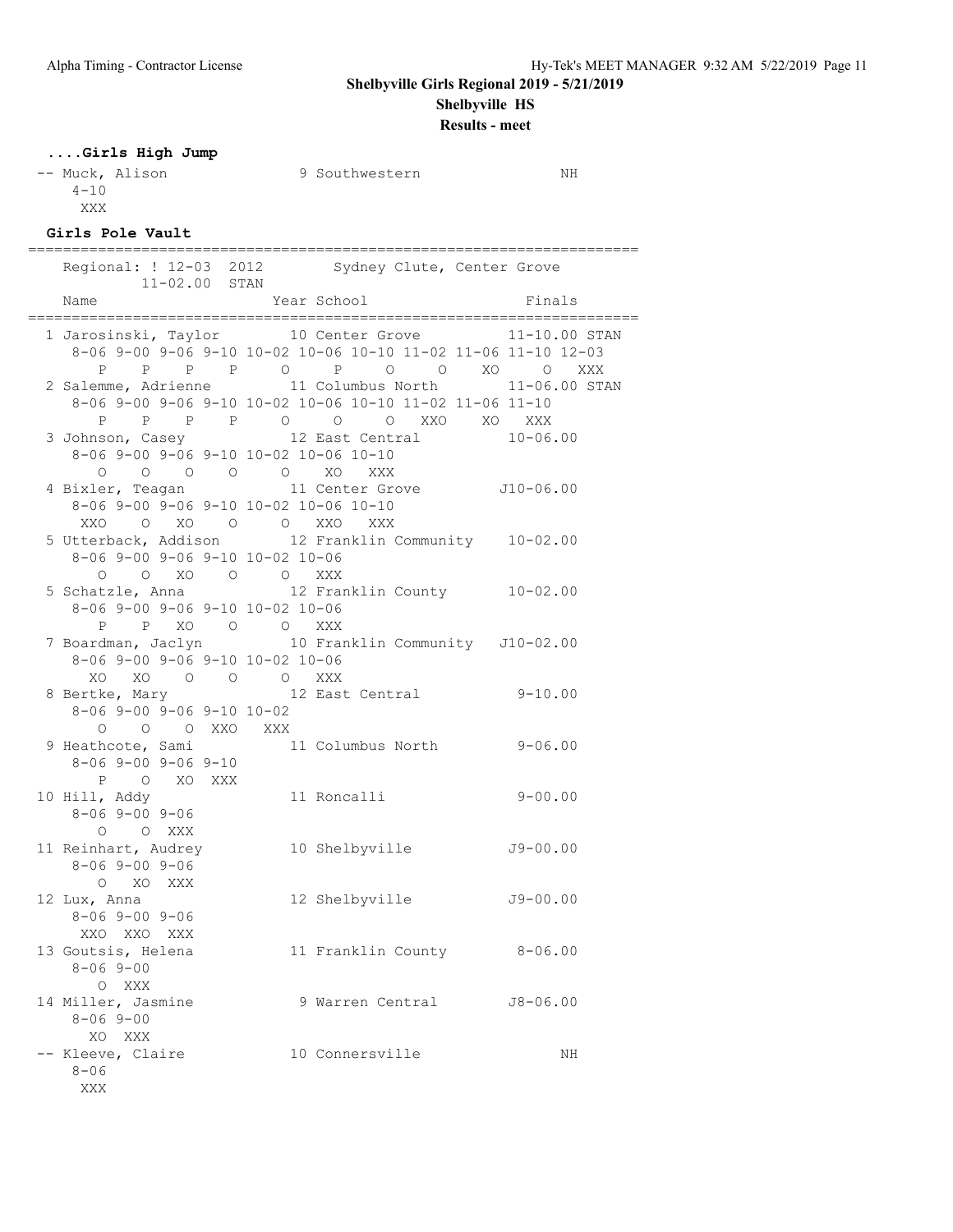# **Shelbyville Girls Regional 2019 - 5/21/2019**

**Shelbyville HS**

**Results - meet**

### **....Girls Pole Vault**

| -- Yeend, Katie<br>$8 - 06$                  | 10 Rushville Co        | NΗ |
|----------------------------------------------|------------------------|----|
| XXX<br>-- James, Katie<br>$8 - 06$           | 12 Whiteland Community | NΗ |
| XXX<br>-- Sudhoff, Brooke<br>$8 - 06$<br>XXX | 9 Connersville         | NΗ |

| Girls Long Jump                                                                                                                     |
|-------------------------------------------------------------------------------------------------------------------------------------|
| ==========================<br>Regional: ! 19-11 2018 Prommse Hoosier, Warren Central<br>17-08.25 STAN                               |
| Finals<br>Year School<br>Name                                                                                                       |
| 1 Hoosier, Prommyse 12 Warren Central 18-06.00 STAN<br>16-07 18-00 17-08.75 18-06 17-10.50 FOUL                                     |
| 12 Center Grove 17-04.00<br>2 Riley, Julia 12 Center Grove 1/-0<br>16-05.50 14-10 15-04.25 16-07.50 16-10.50 17-04                  |
| 3 Eads, Megan 10 Shelbyville 16-10<br>15-06 15-08.50 16-10 15-07.75 15-01.75 16-04.25<br>10 Shelbyville 16-10.00                    |
| 4 Williams, Riko 12 Center Grove<br>$16 - 09.75$<br>$14-09 \quad 15-03 \quad 15-08.75 \quad 15-11.25 \quad 16-04.75 \quad 16-09.75$ |
| 5 Sonderman, Emily 11 Roncalli 16-07.75<br>16-03.25 15-08.25 15-10.50 16-07.75 16-04 16-02                                          |
| 6 Tobin, Saschanera (16-07.25) 9 Warren Central (16-07.25)<br>14-09.50 16-07.25 15-09.75 14-08 14-01.50 FOUL                        |
| 7 Hill, Ashlan 11 Franklin County 16-06.25<br>16-00.25 16-01 15-10.50 16-06.25 16-01 FOUL                                           |
| 8 Kelsay, Cameron 10 Franklin Community 16-05.00<br>$16-01.50$ $16-05$ $16-02.75$ $15-06.25$ $15-10$ $15-04.25$                     |
| 9 Sullivan, Hannah 12 Waldron 15-06.25<br>15-02.75 14-07 14-11 15-03.50 13-10.50 15-06.25                                           |
| 10 Harmon, Alexis 11 Centerville 15-05.75<br>13-05.75 13-03 15-05.75                                                                |
| 11 Mitchell, Elizabeth 9 Greensburg 14-11.75<br>14-11.75 14-10 14-09.50                                                             |
| 12 Lawson, Kylah 9 Columbus North 14-11.00<br>14-11 14-03.50 14-04                                                                  |
| 13 Carson, Ayrieanna (1984) 9 Franklin Central 114-11.00<br>FOUL FOUL 14-11                                                         |
| 10 Centerville 14-10.75<br>14 Neher, Phoebe<br>$14-04$ $14-06.75$ $14-10.75$                                                        |
| 15 Burkhart, Anna 10 North Decatur 14-08.00<br>$14-02$ $14-08$ $14-03.50$                                                           |
| Girls Shot Put                                                                                                                      |
|                                                                                                                                     |

| Regional: ! 45-08.50 2004 |                   |  |               | Kimmeyonia Reed, Warren Central             |                   |  |
|---------------------------|-------------------|--|---------------|---------------------------------------------|-------------------|--|
|                           | $40 - 08.50$ STAN |  |               |                                             |                   |  |
| Name                      |                   |  | Year School   |                                             | Finals            |  |
| 1 Grimes, Lily            |                   |  | 12 Greensburg |                                             | $41 - 09.75$ STAN |  |
|                           |                   |  |               | 40-04 41-05.50 41-09.75 41-08 FOUL 41-09.75 |                   |  |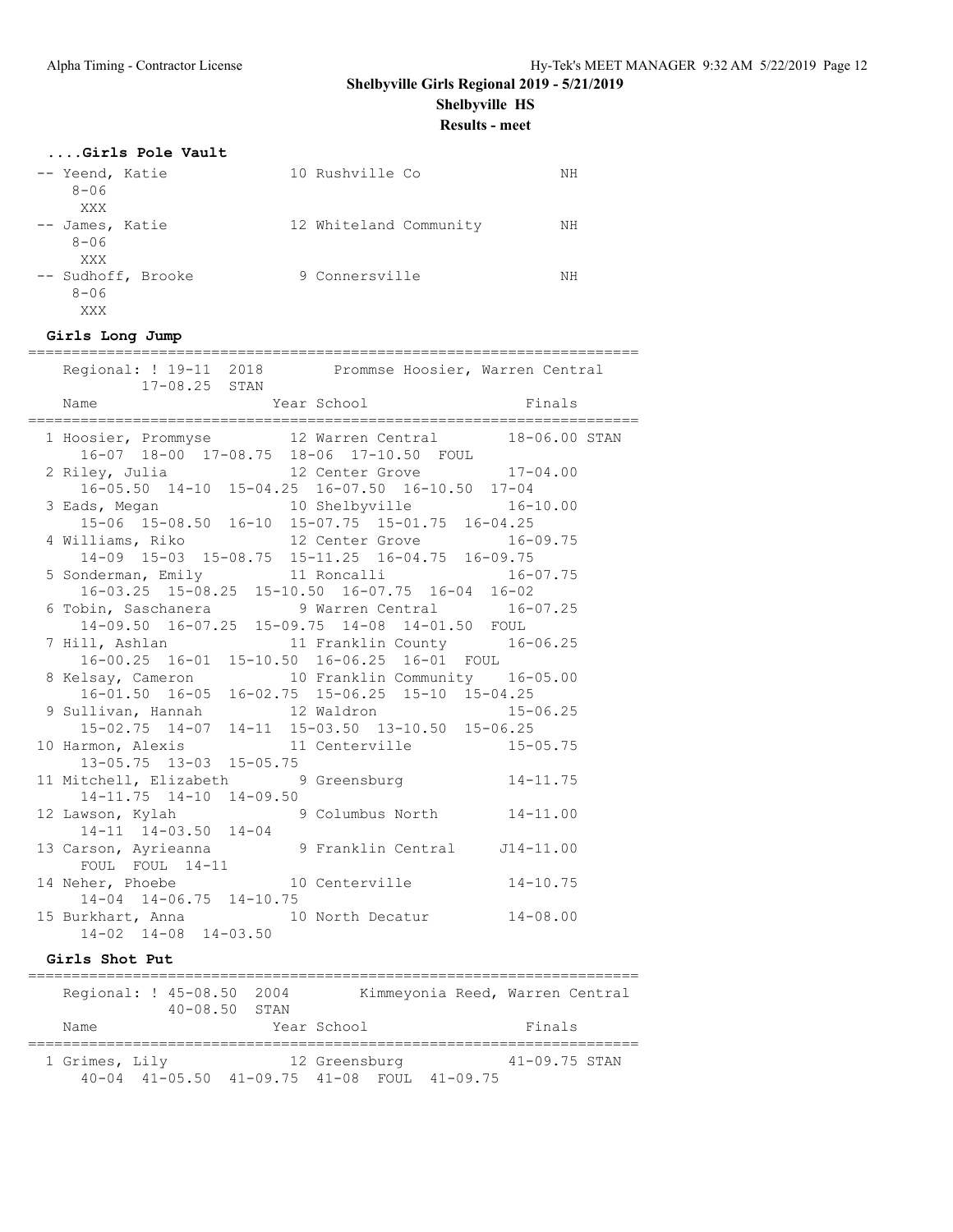### **....Girls Shot Put**

|                            | 40-01.25 37-03.50 36-07 35-09.75 FOUL 33-11.75                                          |
|----------------------------|-----------------------------------------------------------------------------------------|
|                            | 3 Emberton, Reagan 12 Whiteland Community 39-10.00                                      |
|                            | 37-09.75 39-03 FOUL 37-03.75 38-05.25 39-10                                             |
|                            | 4 Bonser, Emily 12 Greenwood Community 39-00.75                                         |
|                            | FOUL 36-04.50 38-04 39-00.75 35-03 FOUL                                                 |
|                            | 5 Herndon, Emily 10 Columbus North 38-09.00<br>36-09.75 38-05 38-09 36-09 FOUL 36-08.50 |
|                            |                                                                                         |
|                            | 6 Cox, Logan 12 East Central 37-10.25                                                   |
|                            | 37-06.25 34-07 34-10.50 35-03 34-10 37-10.25                                            |
|                            | 7 Zekalo, Isabella (10 Greenwood Community 37-04.25)                                    |
|                            | 33-10 33-10.75 37-04.25 35-03.50 33-08.50 35-06.25                                      |
|                            | 8 Lumbley, Aden 11 New Palestine 34-07.00                                               |
|                            | FOUL 31-02.75 34-07 FOUL FOUL FOUL                                                      |
|                            | 9 Stenger, Jessica 10 East Central 34-05.25                                             |
|                            | 30-08.50 33-08.25 34-05.25 31-09 FOUL 31-05.75                                          |
|                            | 10 Scruggs, Shaelynn 10 Columbus North 34-01.50                                         |
|                            | 34-01.50 33-00.50 33-10.50                                                              |
|                            | 11 Hamilton, Erionna 11 Warren Central<br>$33 - 07.50$                                  |
|                            |                                                                                         |
|                            | FOUL 33-07.50 33-02<br>12 Sholar, Qamara 10 Warren Central<br>$33 - 01.75$              |
| FOUL 33-01.75 FOUL         |                                                                                         |
|                            | 13 Shultz, Kaelynn 12 Hagerstown<br>$33 - 01.50$                                        |
| 32-03.25 33-01.50 32-07.75 |                                                                                         |
|                            | 14 Beckman, Jessica 12 Connersville 32-11.25                                            |
| 32-11.25 FOUL 31-08.75     |                                                                                         |
|                            | 15 Fields, Kelly 11 Columbus East<br>$32 - 10.25$                                       |
| 31-01.25 FOUL 32-10.25     |                                                                                         |
|                            | 16 Oliger, Kassidy 11 Hagerstown 32-05.25                                               |
|                            | $32 - 05.25$ $31 - 08$ $31 - 10.50$                                                     |

### **Girls Discus Throw**

====================================================================== Regional: ! 150-05 2008 Monteka Flowers, Warren Central

| 125-05 STAN                                                                                      |               |
|--------------------------------------------------------------------------------------------------|---------------|
| Year School Finals<br>Name                                                                       |               |
| 1 Coleman-turner, Beyoncey 12 Columbus East 127-06.00 STAN<br>124-00 127-06 FOUL FOUL 97-11 FOUL |               |
| 2 Bonser, Emily 12 Greenwood Community 127-03.00 STAN<br>117-08 FOUL 121-06 122-06 110-01 127-03 |               |
| 3 Evans, Cassandra (11 Franklin Central (127-01.00 STAN<br>113-03 127-01 FOUL FOUL FOUL FOUL     |               |
| 4 Phelps, Averi 10 Tri<br>FOUL 123-03 FOUL 111-02 123-09 FOUL                                    | $123 - 09.00$ |
| 5 Emberton, Reagan 12 Whiteland Community 117-04.00<br>117-00 FOUL FOUL 112-01 FOUL 117-04       |               |
| 6 Cox, Logan 12 East Central 117-03.00<br>101-06 111-10 110-11 97-09 117-03 97-03                |               |
| 7 Burkhart, Hannah 12 Greenfield-Central<br>116-02 113-11 113-08 115-09 FOUL 113-03              | $116 - 02.00$ |
| 8 Beckman, Jessica and 12 Connersville 112-09.00<br>109-11 112-02 112-09 FOUL FOUL FOUL          |               |
| 9 Lumbley, Aden 11 New Palestine<br>FOUL 109-09 FOUL FOUL FOUL FOUL                              | $109 - 09.00$ |